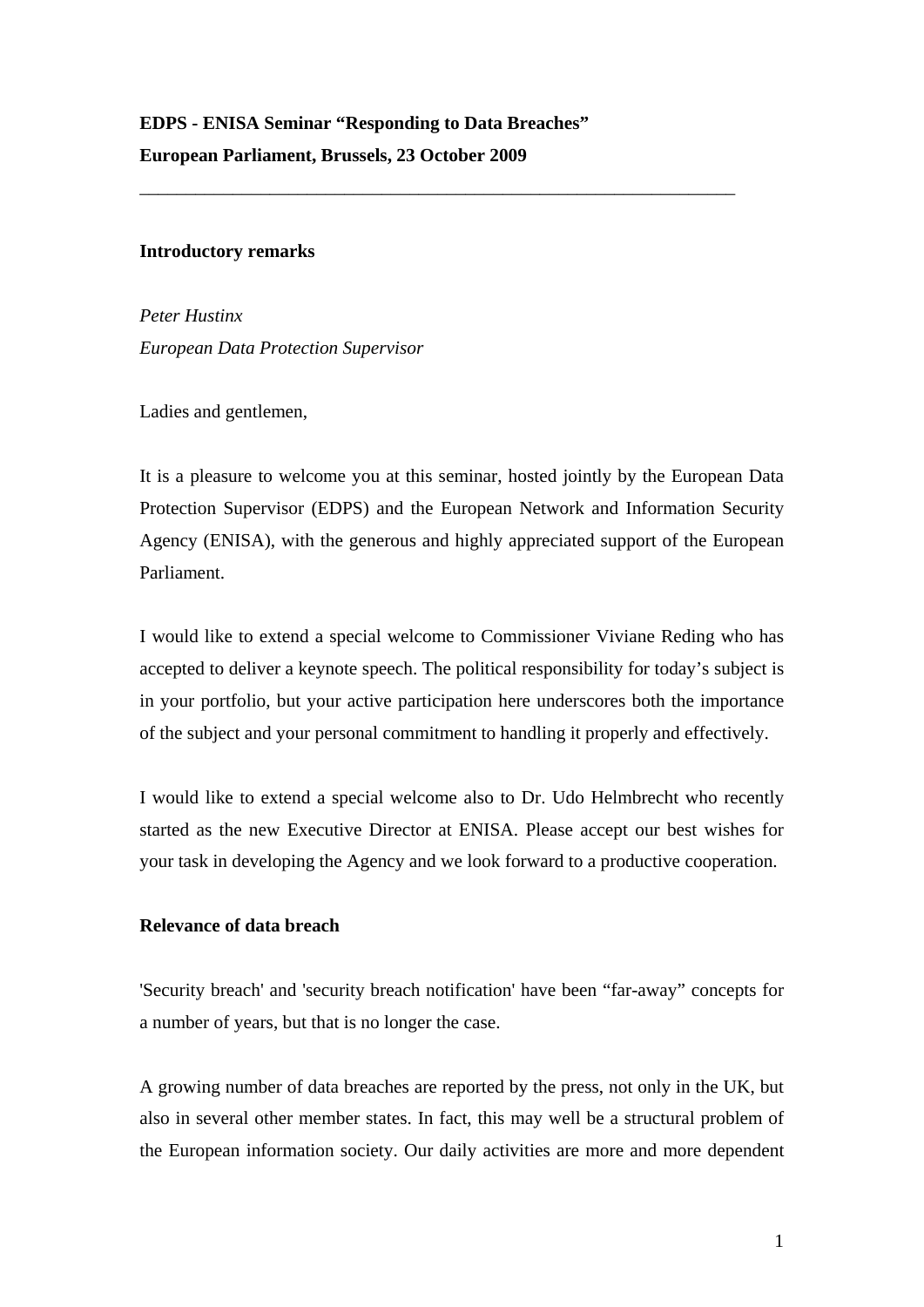on the good performance of ICT. They are digitized as personal data and becoming more vulnerable.

The development of data breach legislation has now also reached Europe - see revision of Directive 2002/58/EC (e-Privacy). Not only is there a new obligation to notify breaches, but the Commission will also consult ENISA, WP29 and EDPS during the development of technical implementing rules.

Initially, this obligation will only apply to the Telecom and ISP sector, but it is also relevant in a wider context – both on line and off line - and therefore also important in the context of the review of Directive 95/46/EC and part of a larger trend towards better data governance and accountability.

In short: increasing relevance and horizontal perspective – two reasons for EDPS to invest in preparatory actions.

This seminar is the second of a set of initiatives. The first event took place last April. It was organised under the umbrella of the London initiative for Data Protection Authorities only, as a first step to exchange experiences and best practices, but the results have been taken on board in the preparation of this seminar and they will also be used during its follow up.

### **Structure of seminar**

The seminar is organised according to the "life cycle" of a breach: prevention, management, notification. The selection of these topics intends to give a clear message to data controllers:

- First, strengthen the security measures to protect personal data. Moreover, set up the appropriate mechanisms to demonstrate that appropriate measures have been effectively put in practice.
- Second, zero risk/incident is utopian, unrealistic. Objective is to provide legal and technical certainty to all stakeholders from data controller to individual, in order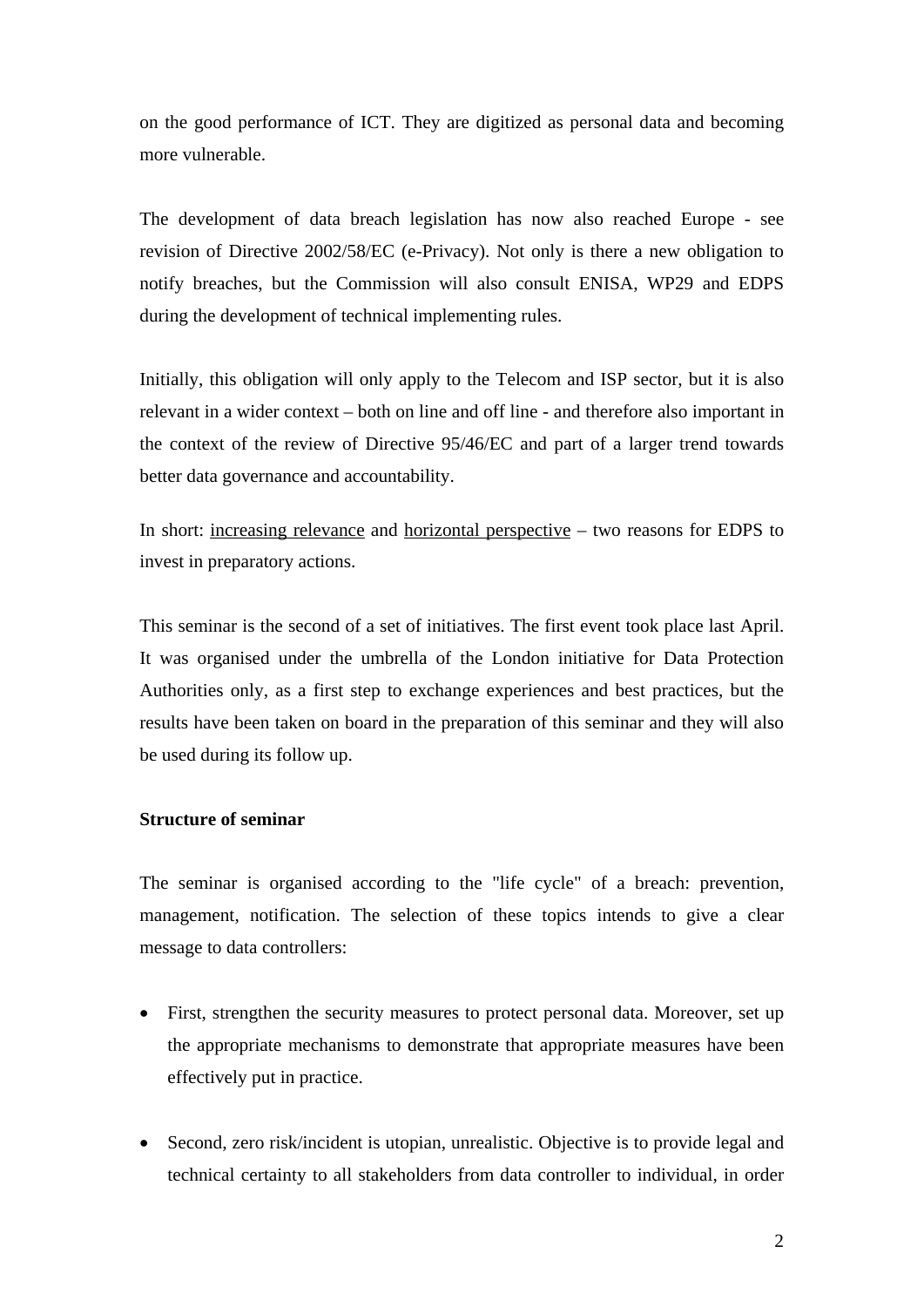to mitigate the risks to an acceptable level. If a data breach occurs, ensure that you have the mechanisms in place to manage and report the breach.

Managing and reporting data breach will involve the intervention of many, different actors. A bilateral dialogue between data controllers and DPA is not sufficient. Responsibility and accountability of each actor have to be identified and addressed.

This should be seen as a collaborative exercise, in which the resulting security level will only correspond with the weakest link of this chain of actors (insurance company, law enforcement, technical processors, certification authorities, auditors, etc.).

### **Role of EDPS**

The EDPS is now - and will also be in the future – involved with data breaches in EU institutions from a supervision point of view:

- o Breaches in large scale IT systems: two notifications so far.
- o European Commission has introduced in its new implementing rules on the security of information systems, the obligation to notify a data breach to its Data Protection Officer.
- o Revision of Directive 2002/58 could also trigger revision of Regulation 45/2001 and introduce a wider obligation to notify security incidents.

The EDPS has supported the revision of Directive 2002/58 and will - together with WP29 - advise on implementing rules and other initiatives in this area.

## **Further remarks**

Managing and reporting data breaches are a relatively new phenomenon. The pillars of security breach notification have been constructed, but there is still a long way to go for all of us: data controllers, data protection authorities, and other stakeholders.

Most important at this stage, is to understand the interconnections and to develop the right mix of measures to ensure an effective strategy and the right incentives for better